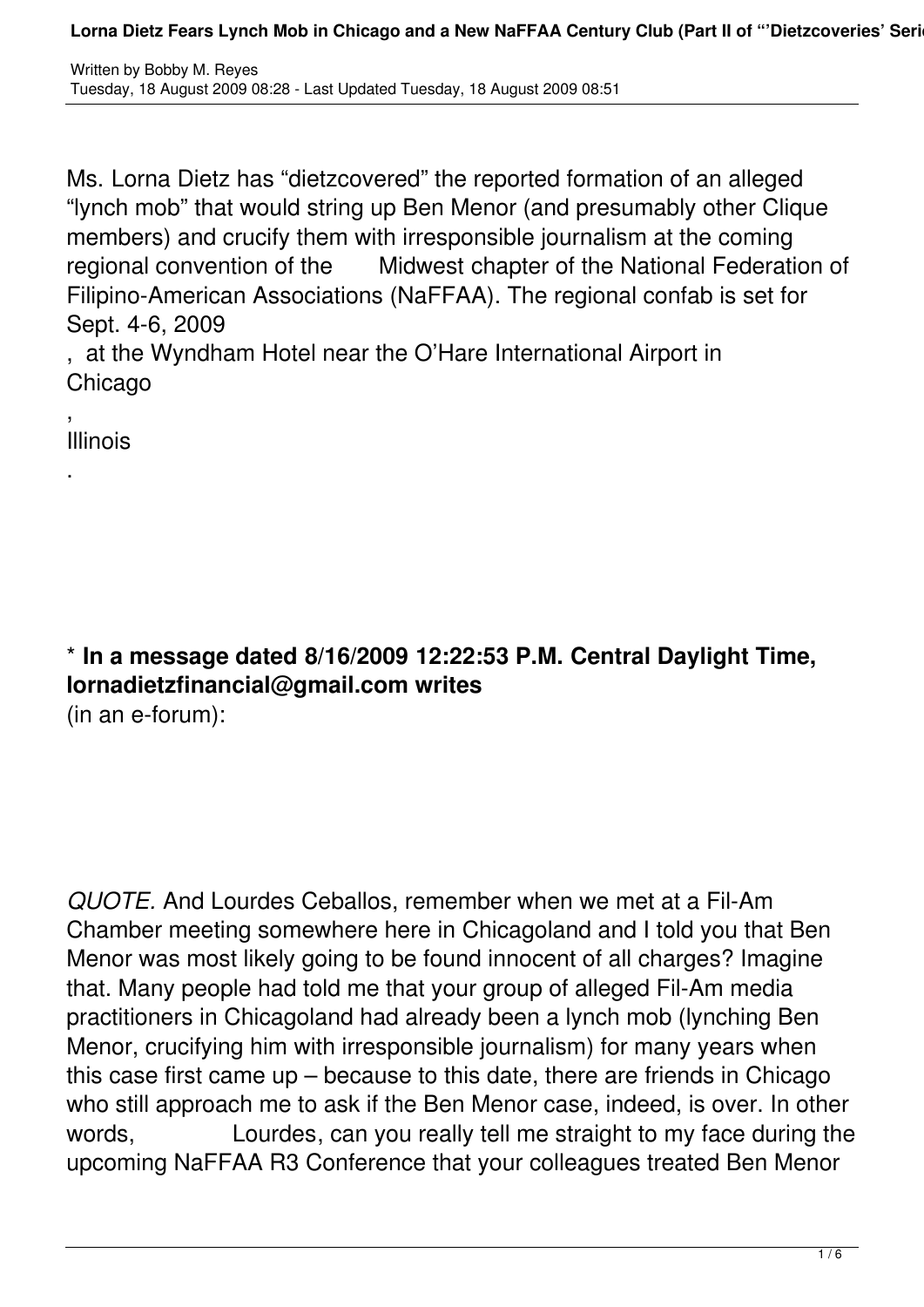Written by Bobby M. Reyes Tuesday, 18 August 2009 08:28 - Last Updated Tuesday, 18 August 2009 08:51

fairly? *UNQUOTE.*

T **ing Joven, a Chicago-based community leader, posted in the same e-forum this note of protest:**

*QUOTE.* Lorna,

When making allegations, (like) "Many people had told me that your group of alleged Fil-Am media practitioners in Chicagoland had already been a lynch mob (lynching Ben Menor, crucifying him with irresponsible journalism)," please be specific and mention names.

Lourdes Ceballos' writings and statements do not represent any of "her colleagues" or any organization she is affiliated with – unless authorized by such organizations.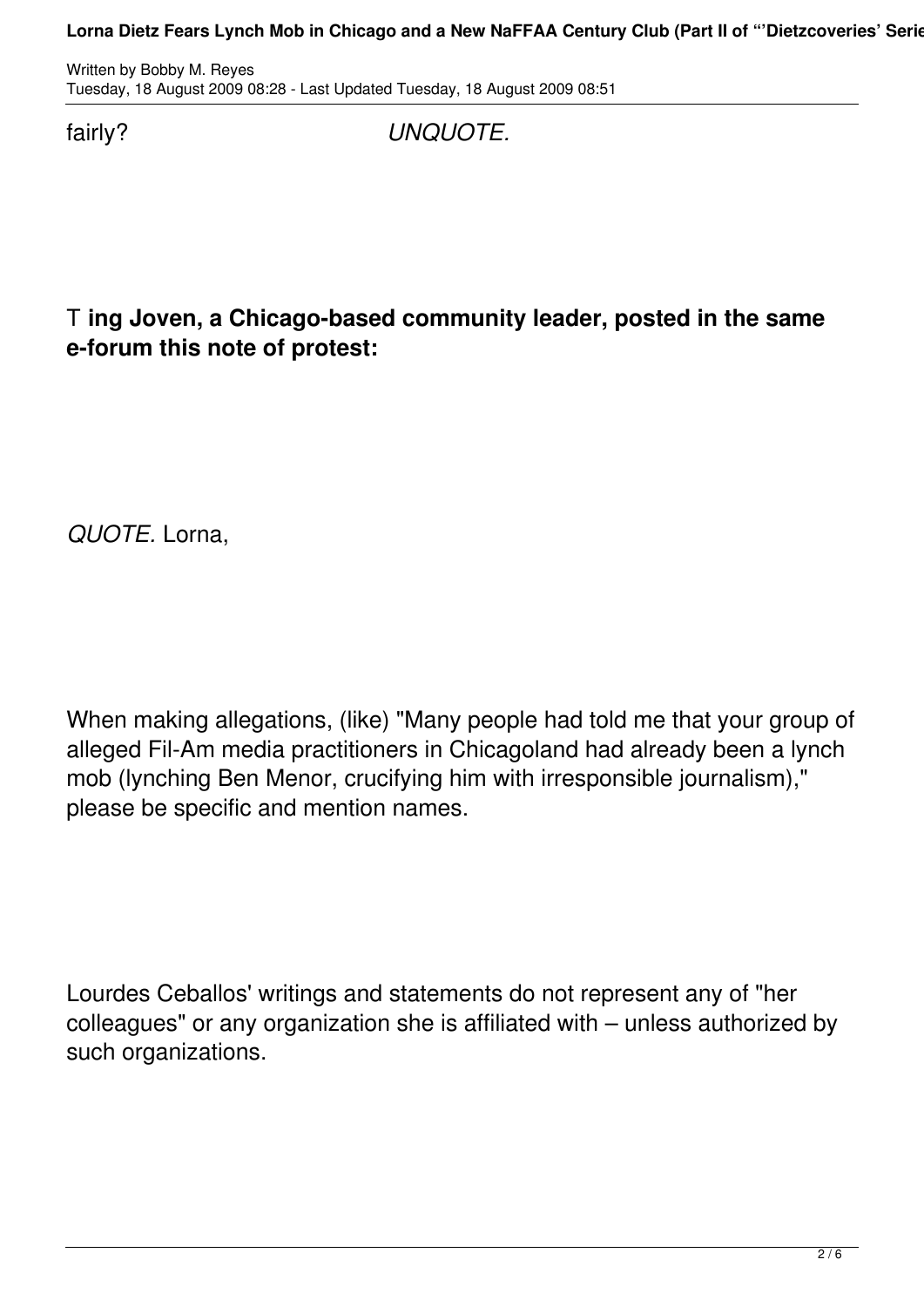DO NOT generalize the media practitioners in Chicago. You should know that, if you are what you claim to be a PR (Public Relations) person. You are not helping NaFFAA. You should be fired.

Ting Joven *UNQUOTE.*

\* **Ms. Lorna Dietz might have heard it wrong again.** Actually this writer heard of a plan hatched allegedly by some Filipino-American writers to raise funds for the Filipino-American community in Chicago

. The fundraising proponents plan allegedly to stage a "Sinakulo" (Filipino version of the crucifixion of Jesus Christ) on Good Friday in April 2010 and invite Ben Menor to play the role of the Redeemer. To be crucified supposedly with Ben "Christ" Menor will be the two Biblical thieves, who will be played by Rodel Rodis and Greg Macabenta. Jon Melegrito is said to play the role of Judas Iscariot. Ms. Lorna Dietz will be Mary Magdalene. Ed Navarra will fill in the role for Pontius Pilate. Lourdes Ceballos will act as the Blessed Virgin Mary. The Chicago's DOMs (Daring Outspoken Mediamen), as led by its chairman, Don Azarias, are to take up the roles of the 11 other good apostles. Why, if the plan works and done every Easter, Chicago may yet be known as the

## **Oberamergau**

of the Americas. The Holy-Week Filipino-American spectacle may boost the tourism industry not only of Chicagoland but also the entire Great Land of [Abraham Linco](http://thomas.tuerke.net/homeland/Oberam.html)ln. Wow.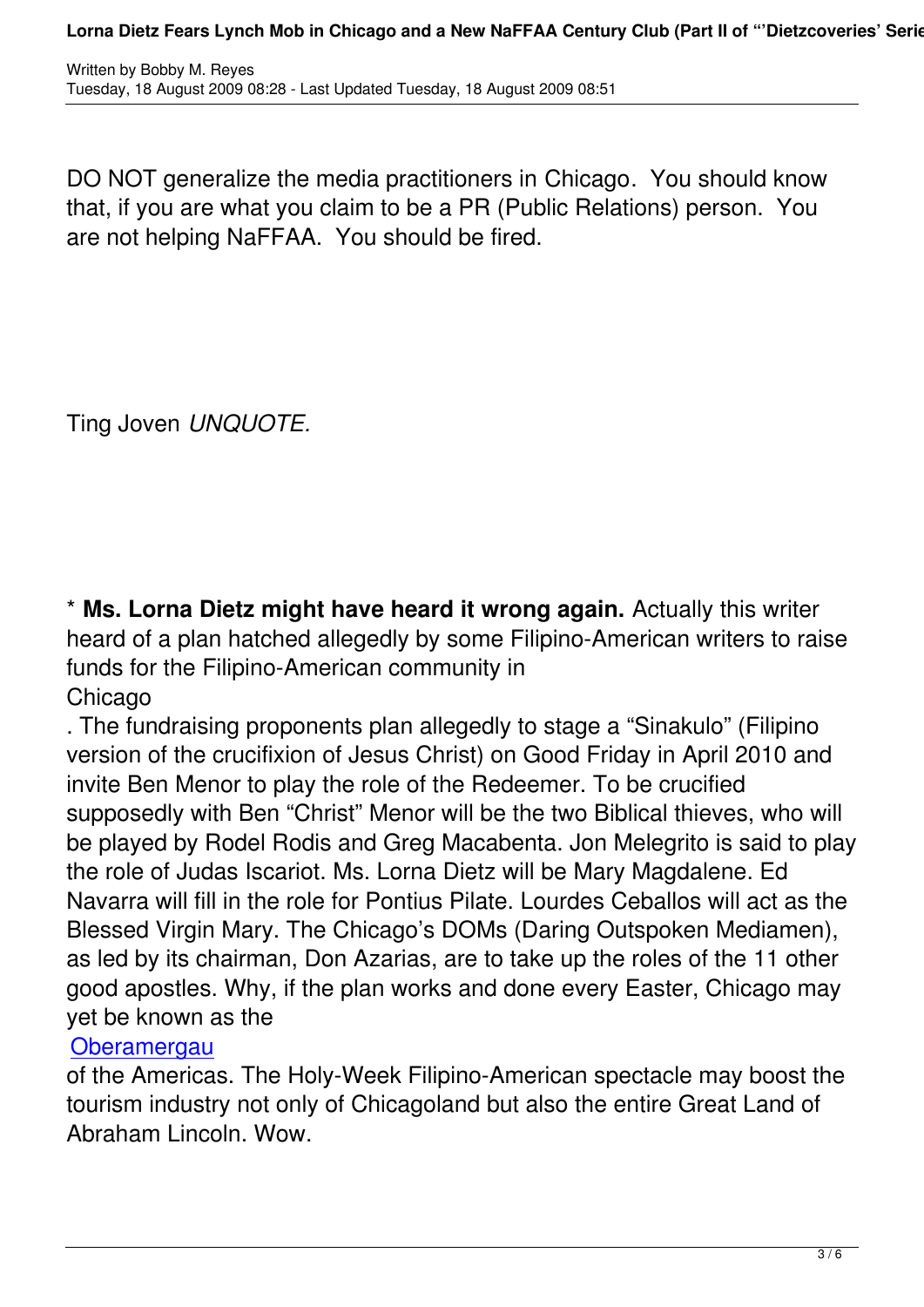\* **Blessed are the peacemakers.** According to an unconfirmed report, Sir Martin Celemin of the Knights of Rizal and the chairman of the NaFFAA regional chapter in Southern Nevada, proposes a solution to the impasse in the NaFFAA national leadership. Sir Martin allegedly wants to propose the tandem of Dr. Joy Bruce of **Florida** as the new NaFFAA national chairperson and current NaFFAA national Vice Chair Rozita Lee of Las Vegas . It will be reportedly known as the Bruce-Lee Peacemaking Team.

However, Seattle, Washington-based writer Jesse Jose, who is also a martial-arts expert, says that the Bruce-Lee tandem may be a tragic combination as the original Bruce Lee died before he could tap his full potential.

\* **In the meantime,** San Diego, California-based investigative reporter Romeo P. Marquez reportedly said that Bobby Reyes was wrong when he proposed to use the family name of Ms. Rozita Lee as the magic word for peace in the NaFFAA. This writer proposed "Leeconciliation" as the slogan for the harmony in the federation. Mr. Marquez says that there are now many NaFFAA members who want Ms. Rozita and her fellow NaFFAA national executive officers (NEOs) to "Leesign." Reportedly, Mr. Marquez said further, "If they will not 'Leesign,' chances are the NaFFAA regional leaders and members will be forced to 'Leecall' them (the NEOs)."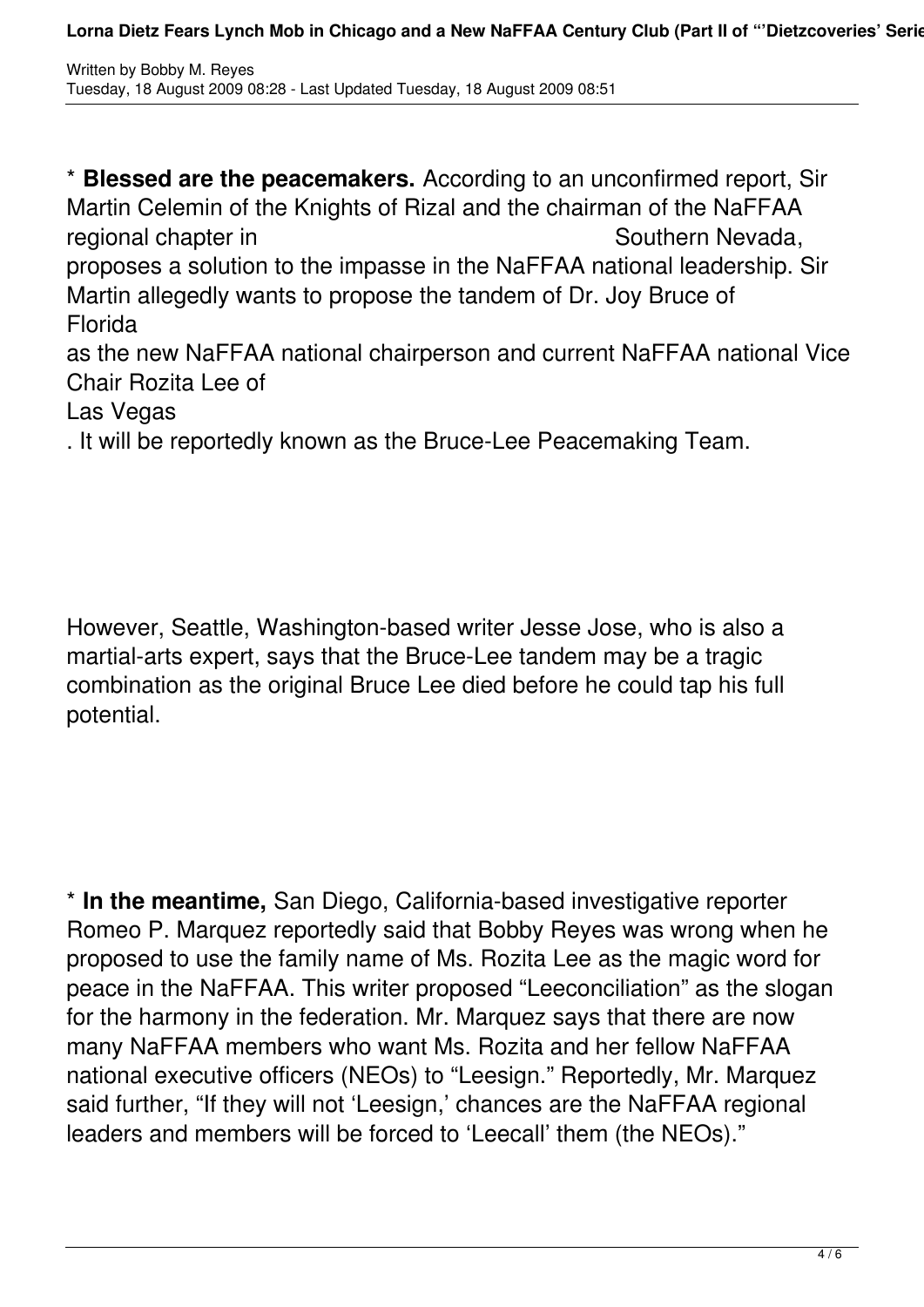## \* **A New NaFFAA "Century Club"?** A yet-to-be-verified report from Chicag o

(again) says that there is a proposal to pass a resolution calling for the formal organization of a "Century Club" in the federation during the Labor-Day (weekend) NaFFAA convention at the Wyndham Hotel. The resolution is to be sponsored supposedly by the NaFFAA Midwest chairman, Ed Navarra. According to the unconfirmed report, the proposed "Century Club" will have two classifications:

1.) Gold Members: Those who have stolen at least \$100,000 from the federation.

2.) Platinum Members: Those who will be sentenced to more-than 100 years in prison (a la Bernard Madoff) for stealing funds from the NaFFAA.

The NaFFAA head honcho in the Midwest, Ed Navarra, denies vehemently that there is such a move to create the "Century Club" and denounces the allegation that he is sponsoring the resolution. Mr. Navarra adds, "Hindi pa ako nasisiraan ng bait" ('I have not yet lost my mind') to sponsor that resolution. Perhaps, the proponents of the 'Sinakulo' are up again to their literary tricks." Like Ms. Dietzcovery, he refused, however, to "be specific and mention names." Wow. # # #